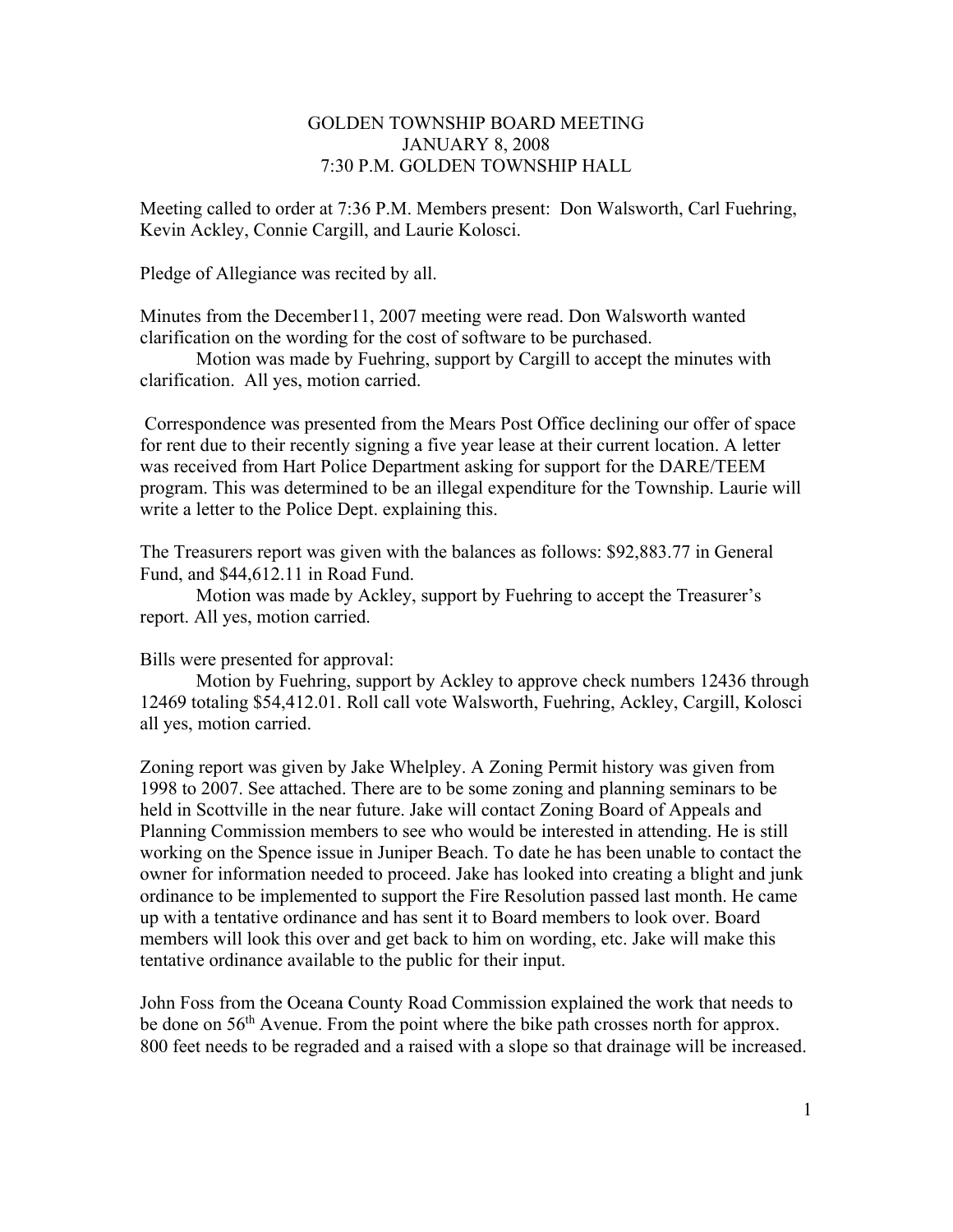Trees in this area will probably have to be removed so that the road can be rebuilt. In sag at 5<sup>th</sup> Street by bakery, trees must go to create better drainage at this point.

Motion by Cargill, support by Fuehring to approve Oceana County Road Commission to cut the trees needed. The Oceana County Road Commission will then present bids for the remainder of the work to be done. OCRC will contact the property owners along this area of 56<sup>th</sup> Ave. to let them know what is to be done. Roll call vote Walsworth, Fuehring, Ackley, Cargill, Kolosci all yes, motion carried.

Motion by Cargill, support by Fuehring to approve work order to pulverize and pave  $56<sup>th</sup>$  Ave. from  $5<sup>th</sup>$  Street to Taylor Rd. and add a 10 ft bike path on west side of  $56<sup>th</sup>$ Ave. Roll call vote Walsworth, Fuehring, Ackley, Cargill, Kolosci all yes, motion carried.

 Motion by Fuehring, support by Cargill to approve work order from Oceana County Road Commission for seal coating and striping of up to 10 miles +/- 10% of road at approximately \$300.00 per mile. Roll call vote Walsworth, Fuehring, Ackley, Cargill, Kolosci all yes, motion carried.

A resolution to set the 2008 meeting dates for the Golden Township Board, Planning Commission and Zoning Board of Appeals was presented. The Golden Township Board will meet on the  $2<sup>nd</sup>$  Tuesday of the month at 7:30 p.m., except in February when they will meet on the 3<sup>rd</sup> Tuesday, Planning Commission will meet on the last Tuesday of the month at 7:30p.m., and Zoning Board of Appeals will meet as needed on the  $3<sup>rd</sup>$  Tuesday at 7:00 p.m.

#### **03-08**

## **GOLDEN TOWNSHIP 2008 MEETING DATES FOR: TOWNSHIP BOARD, PLANNING COMMISSION AND ZONING BOARD OF APPEALS**

**WHEREAS,** The following resolution is to set the 2008 dates for the Golden Township Board, Planning Commission and Zoning Board of Appeals.

**WHEREAS,** This action is taken to comply with Public Act 267, 1976 Section 5 (2)

## **NOW THEREFORE BE IT RESOLVED,**

The Golden Township Board meetings will be held the 2<sup>nd</sup> Tuesday of the month at 7:30 P.M. 1/8,2/19,3/11,4/8,5/13,6/10,7/8,8/12,9/9,10/14,11/11,12/9

**The Golden Township Planning Commission** meetings will be held on the last Tuesday of the month at 7:30 P.M.

1`/29,2/26,3/25,4/29,5/27,6/24,7/29,8/26,9/30,10/28,11/25,12/30

**The Golden Township Zoning Board of Appeals** meetings will be held as needed on the 3rd Tuesday of the month at 7:00 P.M.

The foregoing resolution offered by Board Member Ackley

Second offered by Board Member Fuehring

Upon roll call vote the following voted "aye" Walsworth, Cargill, Fuehring, Ackley and Kolosci all "Aye"

" $n$ ay"  $\overline{0}$ 

The Supervisor declared the resolution adopted.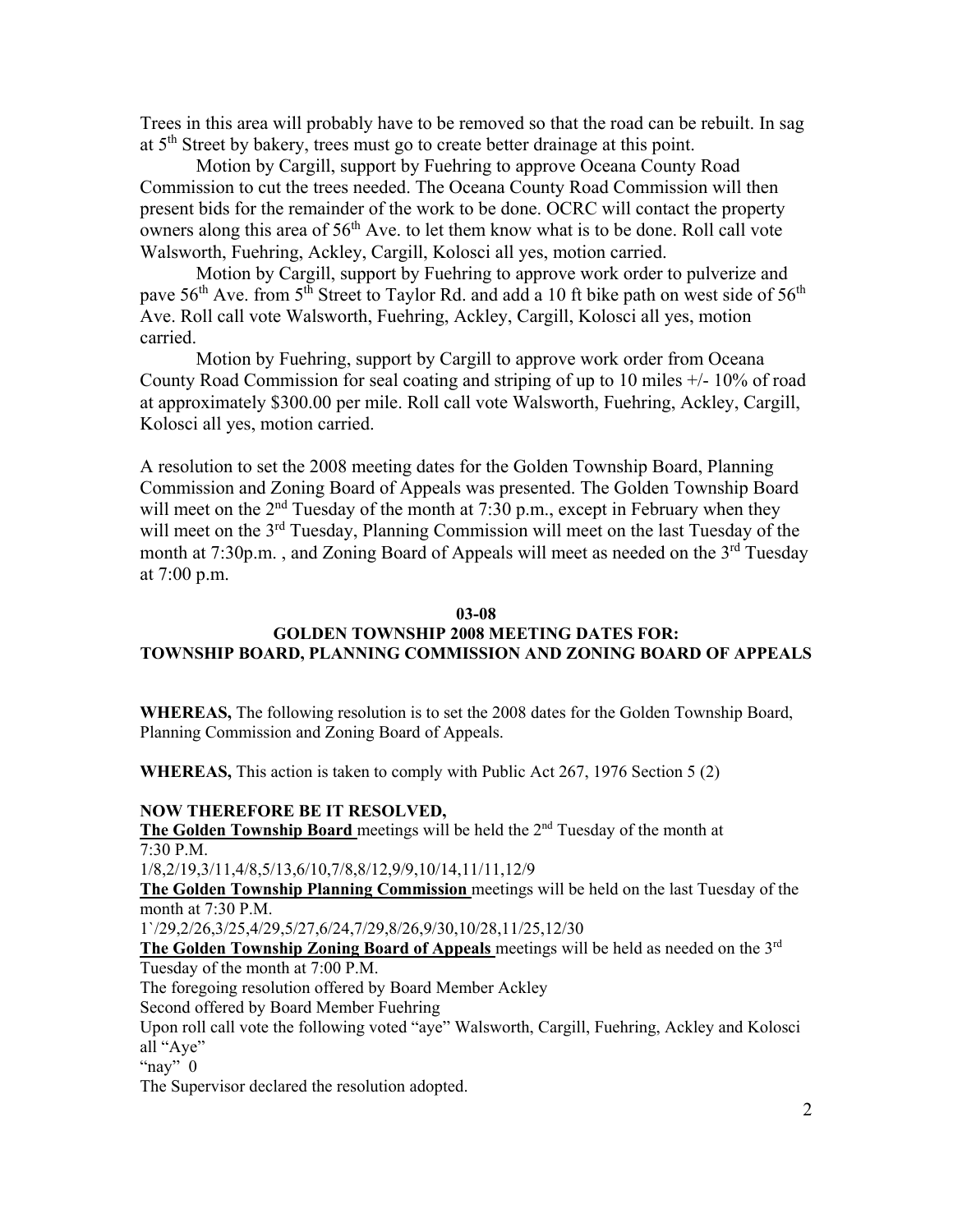#### **02-08**

## **GOLDEN TOWNSHIP INVESTMENT AND FINANCIAL INSTITUTION UTILIZATION RESOLUTION**

**WHEREAS**, the Board of Golden Township, Oceana County, in exercising its fiduciary responsibilities desires to safeguard the funds of the Township that may be invested from time to time, and

**WHEREAS,** Public Act 77 of 1989, MCL 41.77 requires that the Township Board designate the banks or depositories for the money belonging to the Township, including the time for which the deposits shall be made and all details for carrying into effect the authority given in this act, and

WHEREAS, Public Act 196 of 1997, MCL 129.91, *et seq*., requires township boards, in consultation with the Township Treasurer, to adopt an investment policy, now

**THEREFORE BE IT RESOLVED**, That this policy is applicable to all public funds belonging to Golden Township and in the custody of the Township Treasurer.

**BE IT FURTHER RESOLVED**, That the Golden Township Treasurer is authorized to manage funds belonging to the township, including depositing funds in approved financial institutions and administration of investments in conformance with MCL 41.77 and policies as set forth in this resolution.

**BE IT FURTHER RESOLVED**, That the Board approves the following financial institutions as depositories of township funds: West Shore Bank, Shelby State Bank, Fifth Third Bank and Huntington Bank.

**BE IT FURTHER RESOLVED,** That the Treasurer shall recommend financial institutions for approval for the safekeeping of Township funds based on an evaluation of the performance and solvency of the institution, as well as past performance in exercising due care and prudence in managing the custody of Township funds held in trust, if applicable. The Treasurer shall periodically evaluate approved and potential financial depositories and shall make recommendations as to appropriate changes in approved depositories when warranted.

In determining safekeeping and custody qualifications, financial institutions document a minimum capital requirement of at least \$10,000,000 and at least five years of operation. All financial institutions and brokers/dealers shall be pre-qualified by supplying the following:

- Audited financial statements
- Proof of NASD certification or FDIC insurance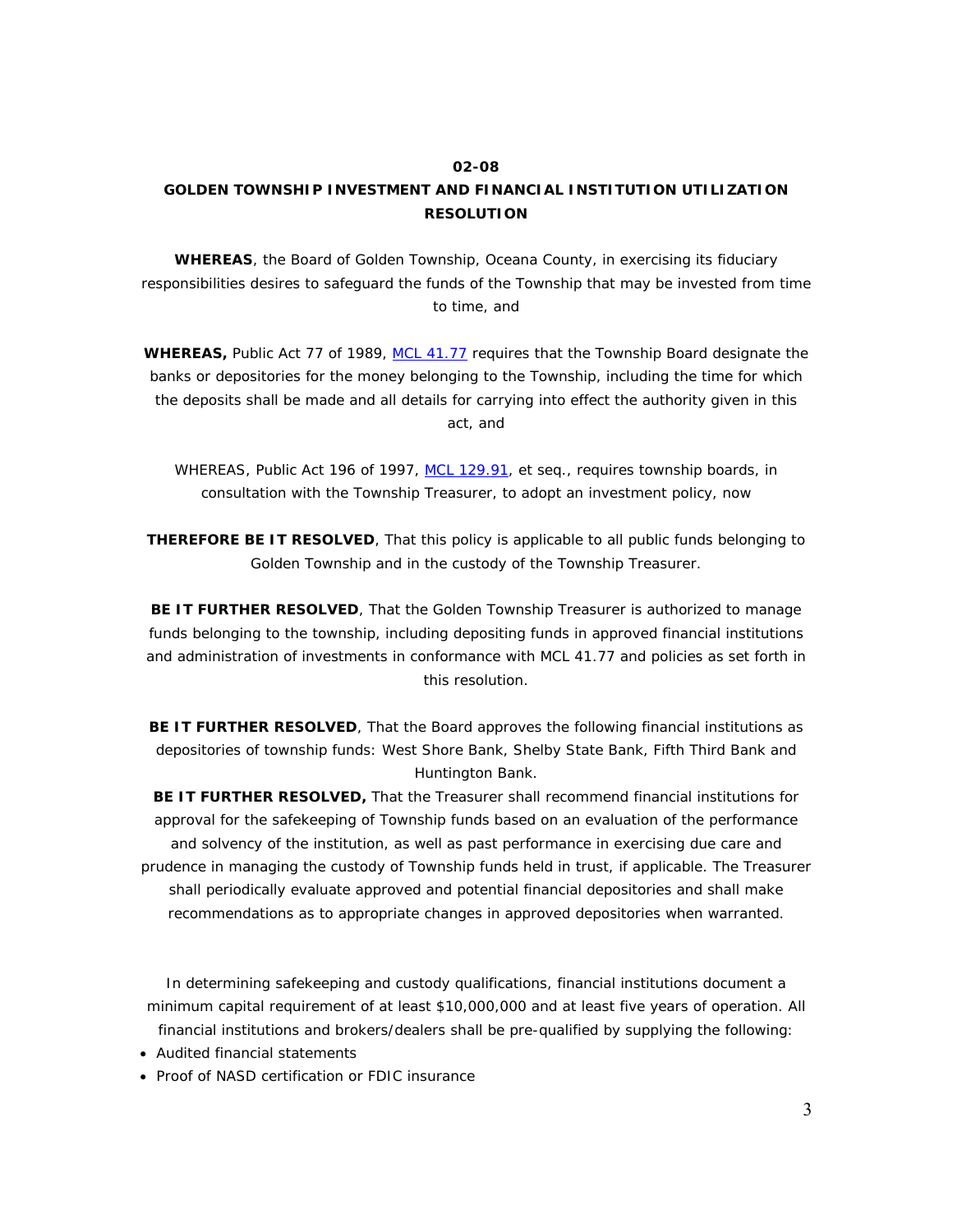• Proof of state registration

 Certification of having read, understood and agreement to comply with the Golden Township investment policy.

The Treasurer shall annually examine the financial condition and registrations of qualified financial institutions and brokers/dealers by obtaining annual updates of the information listed above.

**BE IT FURTHER RESOLVED**, That when the Treasurer's analysis of the Township's cash flow requirements reveal that surplus funds will not be required to meet current expenditures for a specific length of time, the Treasurer is authorized to make prudent investments for a length of time that will provide a reasonable return on investment yet ensure that such funds will be available when needed and will not be exposed to undue risk. The Treasurer is authorized to invest township funds in the following instruments:

(a) Bonds, securities, and other obligations of the United States or an agency or instrumentality of the United States.

(b) Certificates of deposit, savings accounts, deposit accounts, or depository receipts of a financial institution, but only if the financial institution is eligible to be a depository of funds belonging to the state under a law or rule of this state or the United States.

**BE IT FURTHER RESOLVED,** the Township Board may, at its discretion and upon the recommendation of the Township Treasurer, authorize the Township Treasurer to invest in the following investment instruments. However, the Township Treasurer is required to obtain approval from the Township Board prior to acquiring or increasing the amount of Township funds in the following investment instruments:

**BE IT FURTHER RESOLVED,** That the objectives of this policy are to:

- maintain safety of principal of township funds;
- maintain a diversified investment portfolio;
- maintain adequate liquidity; and
- achieve a market rate of return on relatively safe investment instruments.

To accomplish these objectives, decisions and actions involving the Township's investment portfolio shall meet the following criteria:

**Safety:** Safety of principal is the foremost objective of Golden Township's investment practices. Investments shall be undertaken in a manner that seeks to ensure the preservation of capital in the overall investment portfolio. The Treasurer shall minimize credit risk by investing only in the safer types of securities, pre-qualifying financial institutions, brokers/dealers, intermediaries, and advisers with whom the township will do business; and diversifying the investment portfolio so that the impact on the investment portfolio resulting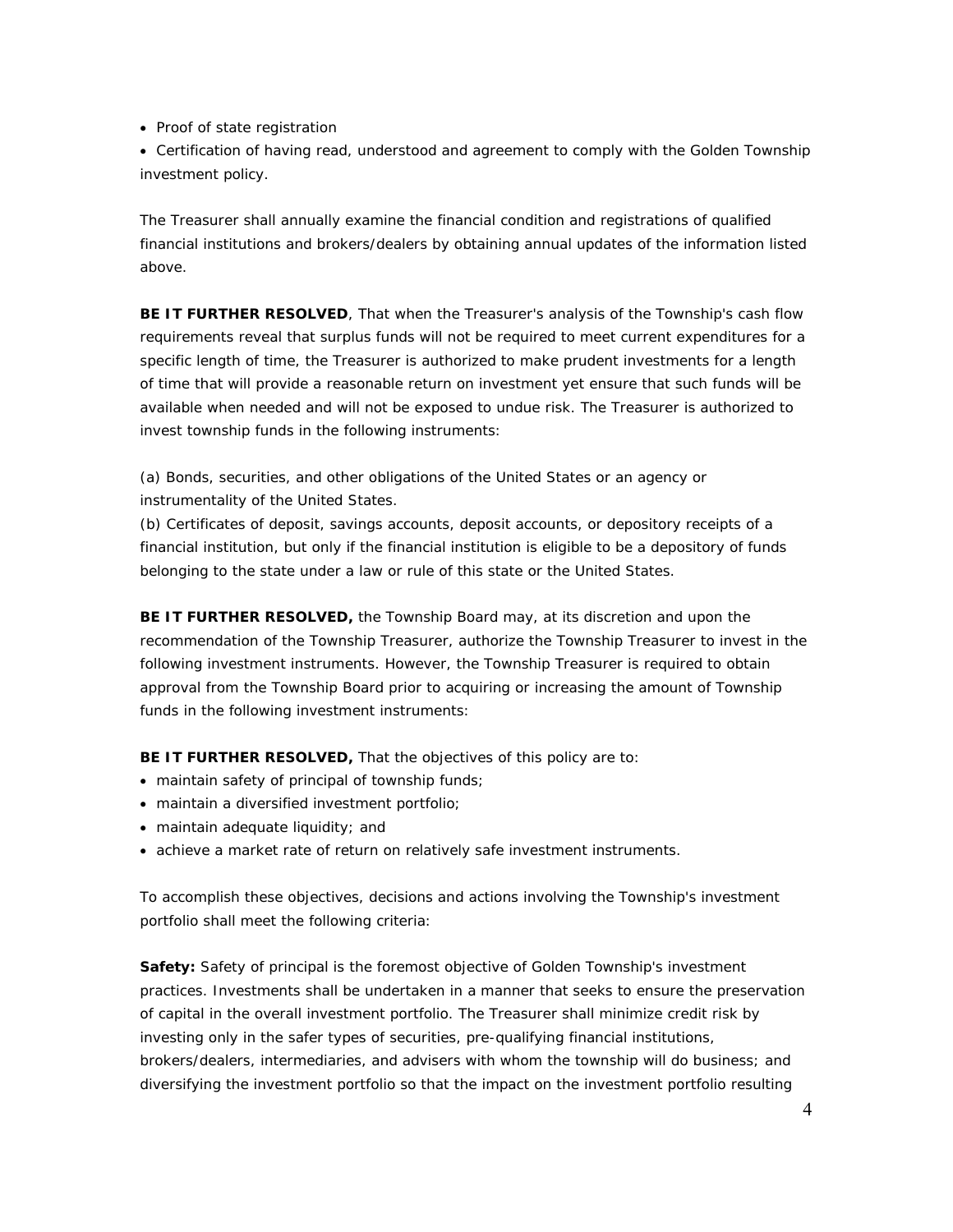from losses on individual securities will be minimized.

**Diversification:** The investments shall be diversified by avoiding over concentration in securities from a specific issuer or business sector (excluding U.S. Treasury securities). Investments shall have varying maturities. Investment instrument selection shall avoid high credit risks and shall include use of readily available funds such as local government investment pools or mutual funds to maintain sufficient liquidity.

**Liquidity:** The investment portfolio shall remain sufficiently liquid to meet all operating requirements that may be reasonably anticipated. Securities shall have maturity dates concurrent with cash flow needs. Securities with active secondary or resale markets, as well as money market mutual funds offering same-day liquidity for short-term funds shall also be used to ensure liquidity. The Treasurer shall minimize interest rate risk by avoiding the need to sell securities prior to maturity and investing operating funds primarily in short termsecurities, money market mutual funds or similar public investment pools. Securities shall not normally be sold prior to maturity except to minimize loss of principal; to improve the quality, yield or target duration in the portfolio; or to meet liquidity needs.

**Return on Investment:** The investment portfolio shall be designed to attain a market average rate of return during budgetary and economic cycles while taking into account investment risk constraints and liquidity needs. Return on investment is of secondary importance compared to safety and liquidity objectives. The core of investments is limited to relatively low risk securities, and a fair rate of return relative to risk is assumed.

, That the Treasurer shall make such investments and only such investments as a prudent person would make in dealing with the property of another, having in view the preservation of the principal and the amount and regularity of the income to be derived.

The standard of prudence to be used shall be the "fiduciary" standard and shall be applied in context of managing an overall portfolio.

**BE IT FURTHER RESOLVED**, The Treasurer may elect to have certificates and other evidence of investments held by a financial institution, provided that the financial institution presents to the Township Treasurer **on a quarterly basis**, sufficient documentation and acknowledgment of the investment instruments held on behalf of the Township. **(PA 213 of 2007 updated) BE IT FURTHER RESOLVED**, That the Treasurer shall refrain from personal business activity that could conflict with the proper execution and management of township investments, or that could impair the Treasurer's ability to make impartial investment decisions.

**BE IT FURTHER RESOLVED**, That the Treasurer shall annually provide a written report to the Township Board concerning the investment of Township funds.

**BE IT FURTHER RESOLVED**, That the Township shall comply with all applicable statutory standards for investment of public funds as they now exist or as they may be subsequently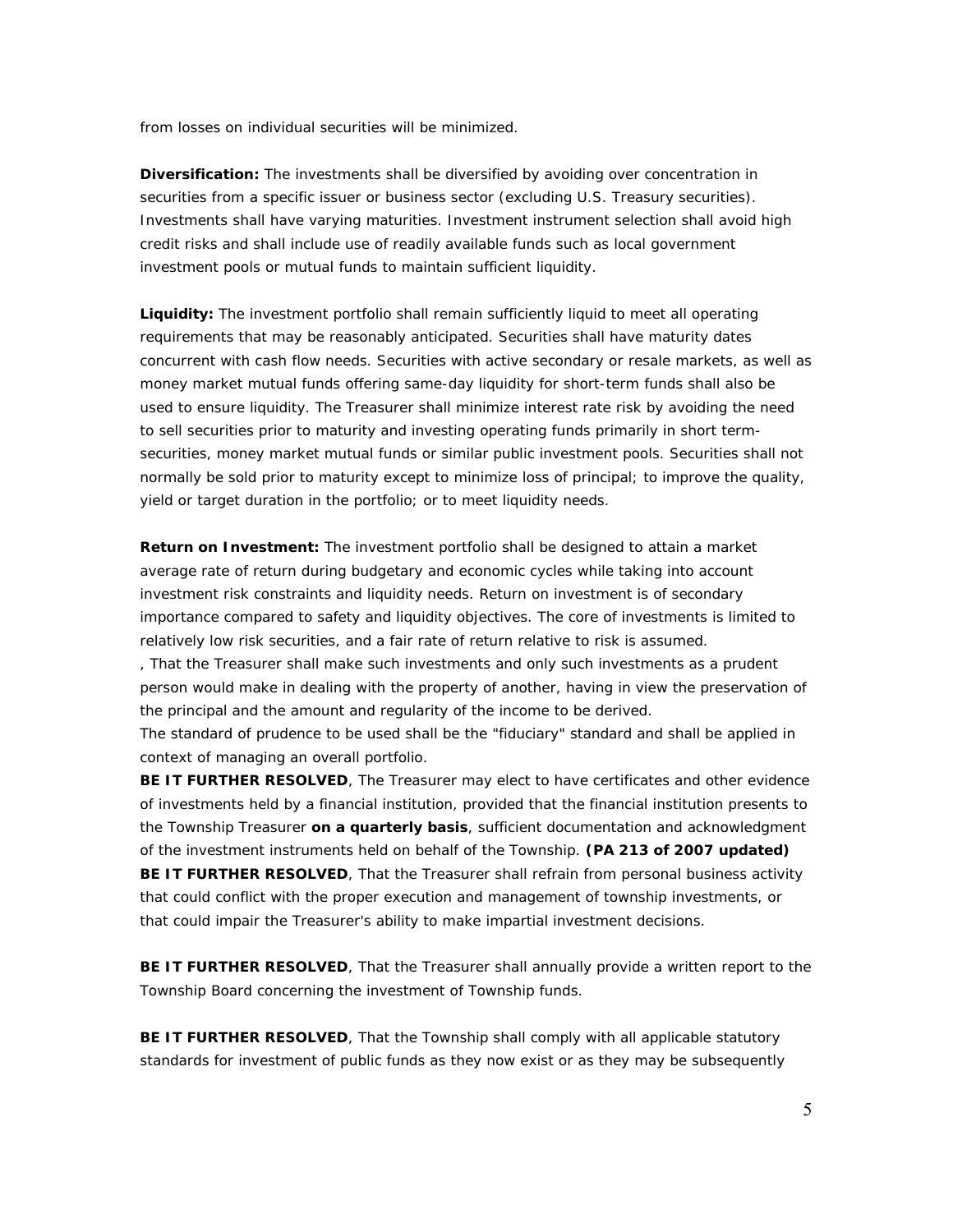amended. Any provision of this resolution that conflicts with applicable statutory requirements and standards is void.

# **01-08 GOLDEN TOWNSHIP RESOLUTION FEDERAL POVERTY INCOME STANDARDS FOR 2008 ASSESSMENTS**

The following are the federal poverty income standards which the United States Office of Management and Budget recommends that federal departments and agencies use. The standards are actually compiled and published by the Bureau of the Census which refers to them as "poverty thresholds."

The governing body of the local assessing unit has the option of considering the age of the resident(s) when establishing their guidelines. This provision applies only when one or two persons reside in the homestead, because there are no age-related thresholds for three or more persons in the homestead.

The following are the federal poverty income standards as of November 06, 2007, for use in setting poverty exemption guidelines for 2008 assessments.

| <b>Size of Family Unit</b>                 | <b>Poverty Guidelines</b> |
|--------------------------------------------|---------------------------|
|                                            | \$10,210                  |
| 2                                          | \$13,690                  |
| 3                                          | \$17,170                  |
| 4                                          | \$20,650                  |
| 5                                          | \$24,130                  |
| 6                                          | \$27,610                  |
| 7                                          | \$31,090                  |
| 8                                          | \$34,570                  |
| For each additional person, add:   \$3,480 |                           |

WHEREAS, the adoption of guidelines for poverty exemptions is within the purview of the township board; and

WHEREAS, the homestead of persons who, in the judgment of the supervisor and board of review, by reason of poverty, are unable to contribute to the public charges is eligible for exemption in whole or part from taxation under Public Act 390, 1994 (MCL 211.7u); and

WHEREAS, pursuant to PA 390, 1994 Golden Township, Oceana County adopts the following guidelines for the supervisor and board of review to implement. The guidelines shall include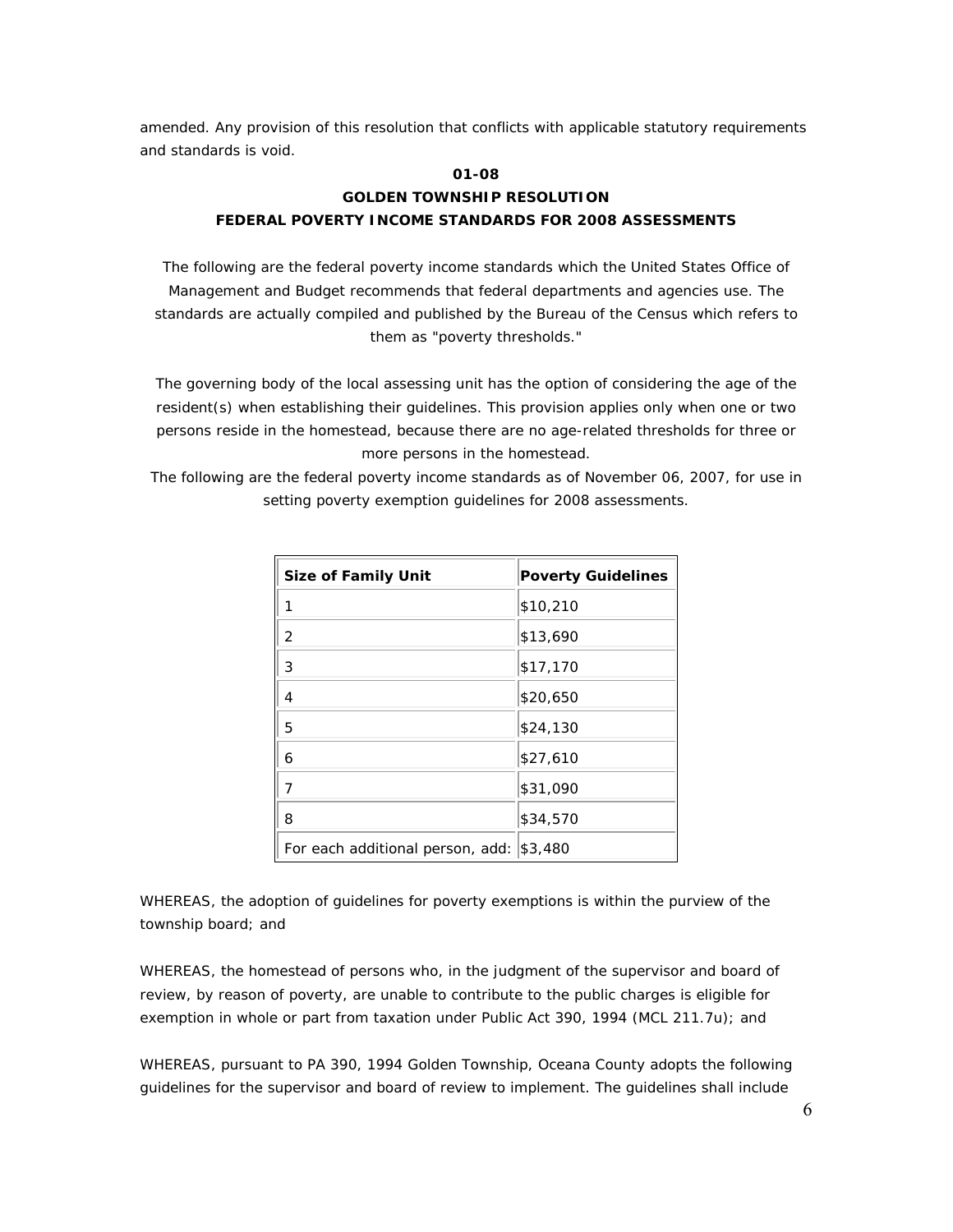but not be limited to the specific income and asset levels of the claimant and all persons residing in the household, including any property tax credit returns, filed in the current or immediately preceding year;

To be eligible, a person shall do all the following on an annual basis:

1) Be an owner of and occupy as a homestead the property for which an exemption is requested.

2) File a claim with the supervisor or board of review, accompanied by federal and state income tax returns for all persons residing in the homestead, including any property tax credit returns filed in the immediately preceding year or in the current year.

3) Produce a valid drivers' license or other form of identification if requested.

4) Produce a deed, land contract, or other evidence of ownership of the property for which an exemption is requested if requested.

5) Meet the federal poverty income standards as defined and determined annually by the United States Office of Management and Budget. NOTE: If you plan to adopt guidelines other than those stated, the alternative guidelines adopted by your unit cannot provide income eligibility requirements less than the federal guidelines.

6) The application for an exemption shall be filed after January 1, but before the day prior to the last day of board of review.

7) Any additional eligibility requirements as determined by the township board;

NOW, THEREFORE, BE IT HEREBY RESOLVED that the board of review shall follow the above stated policy and federal guidelines in granting or denying an exemption, unless the board of review determines there are substantial and compelling reasons why there should be a deviation from the policy and federal guidelines and these are communicated in writing to the claimant.

The foregoing resolution offered by Board Member Fuehring and supported by Board Member Ackley.

Upon roll call vote, the following voted "Aye:" Walsworth, Fuehring, Ackley, Cargill and Kolosci "Nay:" 0

The Supervisor declared the resolution adopted.

#### **Suggested Poverty Guidelines**

### ELIGIBILITY REQUIREMENTS OF GOLDEN TOWNSHIP, OCEANA COUNTY

To be eligible, a person shall do all the following on an annual basis:

1) Be an owner of and occupy as a homestead the property for which an exemption is requested.

2) File a claim with the supervisor or board of review, accompanied by federal and state income tax returns for all persons residing in the homestead, including any property tax credit returns filed in the immediately preceding year or in the current year.